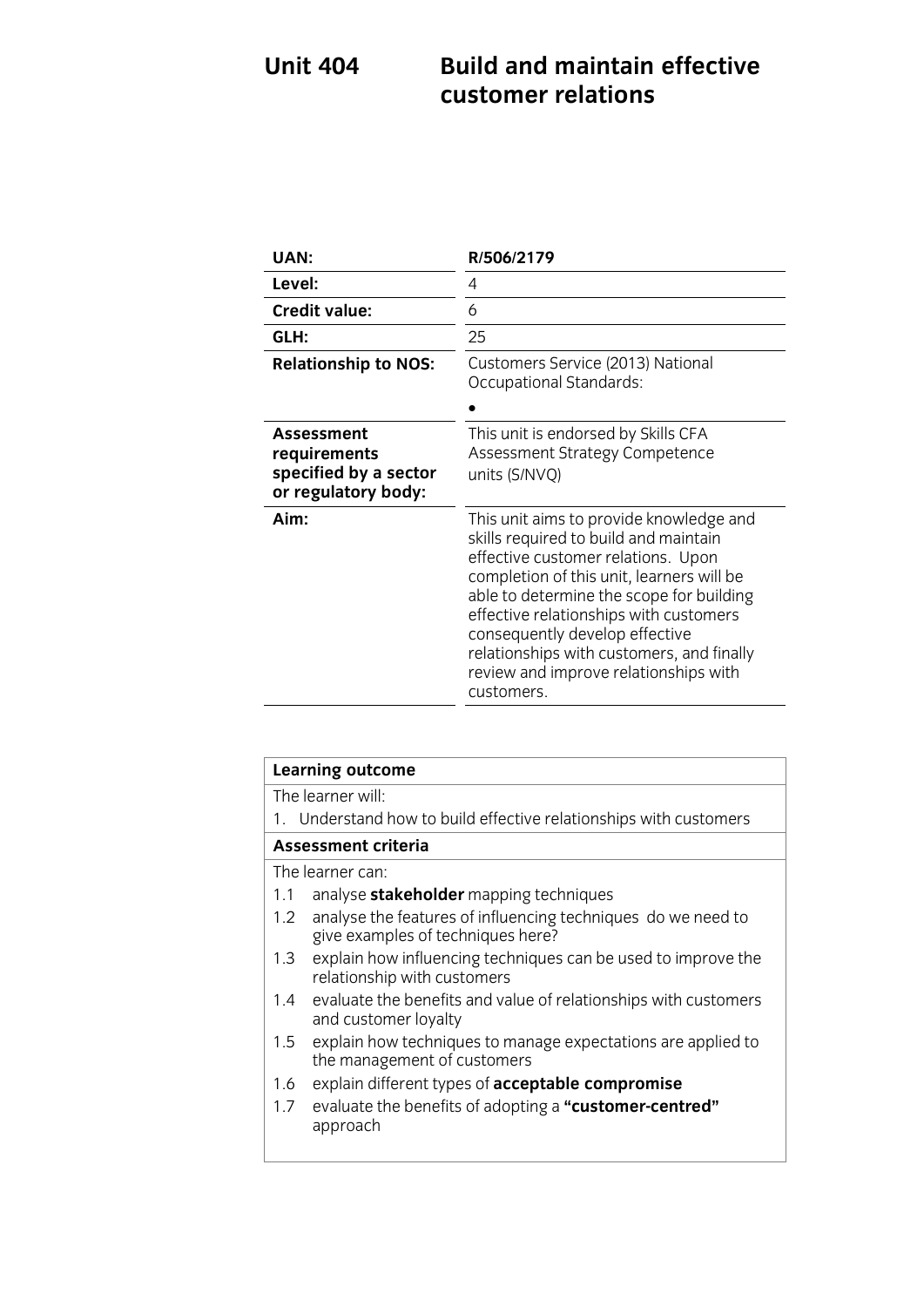## **Assessment guidance**

Can be a number of people. They will vary according to the organisation eg shareholders, customers, suppliers, other branches. other departments. They are people who have an interest in the other departments. They are people through an interest in the organisation and can be affected by its actions. Not all stakeholders are equal.

Acceptable compromise:<br>is where each side arrives at a settlement by making concessions. One side may have to make more of a compromise than others. side may have to make more of a compromise than others.

### **Customer centred:**

is where an organisation has a business approach where it focuses on is where an organisation has a business approach more in coases on<br>making client needs and satisfaction a priority making client needs and satisfaction a priority.

- 
- **questioning**<br>• **professional discussion**  professional discussion
	- reflective account
	- organisational policies and procedures\*
	- legislative and regulatory requirements\*
	- organisational documentation\*

# **Learning outcome**<br>The learner will:

2. be able to determine the scope for building effective relationships with customers

### Assessment criteria

The learner can:

- $21$  identify the developed developed<br>2.2 identify the interests and concerns of customers with whom
- relationships should be developed
- evaluate the scope for and limitations of building relationships  $2.3$  evaluate the scotter in the scotter for an individual value of  $2.3$  evaluations of  $2.3$  evaluations  $2.5$  evaluations of  $2.3$  evaluations of  $2.3$  evaluations of  $2.3$  evaluations of  $2.3$  evaluations of  $2.3$  ev  $\mathcal{L}_{\mathcal{F}}$  with different types of customers of customers of customers of customers of customers of customers of customers of customers of customers of customers of customers of customers of customers of customers of

# **Assessment guidance**

- **Evidence** may be supplied by:
	- witness testimony
	- **questioning**
	- professional discussion
	- reflective account
	- customer records
	- report on building and maintaining effective customer
	- organisational policies and procedures\*<br>• legislative and requistory requirements
	- legislative and regulatory requirements\*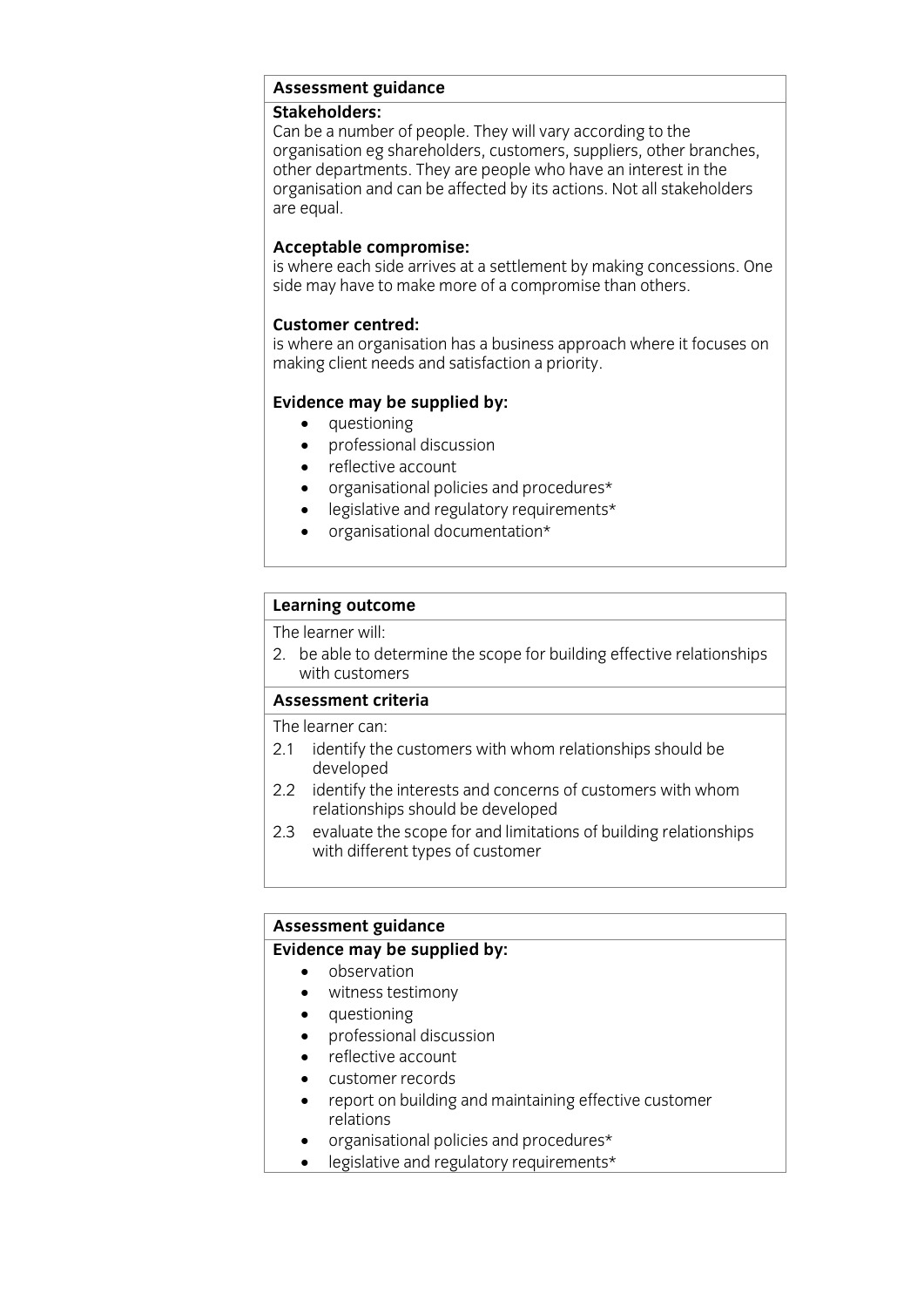### organisational documentation\*

## **Learning outcome**<br>The learner will:

3. be able to develop effective relationships with customers

### Assessment criteria

The learner can:

- 3.1 behave in a way that creates mutual trust and respect
- 3.2 behavide information and perform actions within agreed timescales
- 3.3 take account of feedback provided by customers
- 3.4 keep customers up to date with new products and/or services and developments
- assess regularly the extent to which customers' expectations are  $3.5$  assessment to the extent to which customers  $\frac{1}{2}$
- 3.6 use personal influence and authority to ensure that customer needs are met or exceeded needs are met or exceeded

## **Assessment guidance**

- **Evidence** may be supplied by:
	- witness testimony
	- questioning
	- professional discussion
	- reflective account
	- customer feedback\*
	- customer records
	- report on building and maintaining effective customer
	- organisational policies and procedures\*<br>• legislative and requistory requirements
	- legislative and regulatory requirements\*<br>• organisational documentation\*
	- organisational documentation\*

## **Learning outcome**<br>The learner will:

 $\overline{1}$  he able to re  $\frac{1}{2}$ . because the customers and improve relationships with customers  $\frac{1}{2}$ 

## **Assessment criteria**<br>The learner can:

- 4.1 monitor customer relationships and developments
- 4.2 take action to ensure that others complete agreed actions within agreed timescales
- 4.3 address changes to customer service methods that may have an effect on customer relationships
- 4.4 collect feedback from customers on their levels of satisfaction
- 4.5 recommend improvements to customer service based on A.5 recommend improvements to customer corrico and service based on analyses of the effectiveness of customer relationships analyses of the effectiveness of customer relationships.